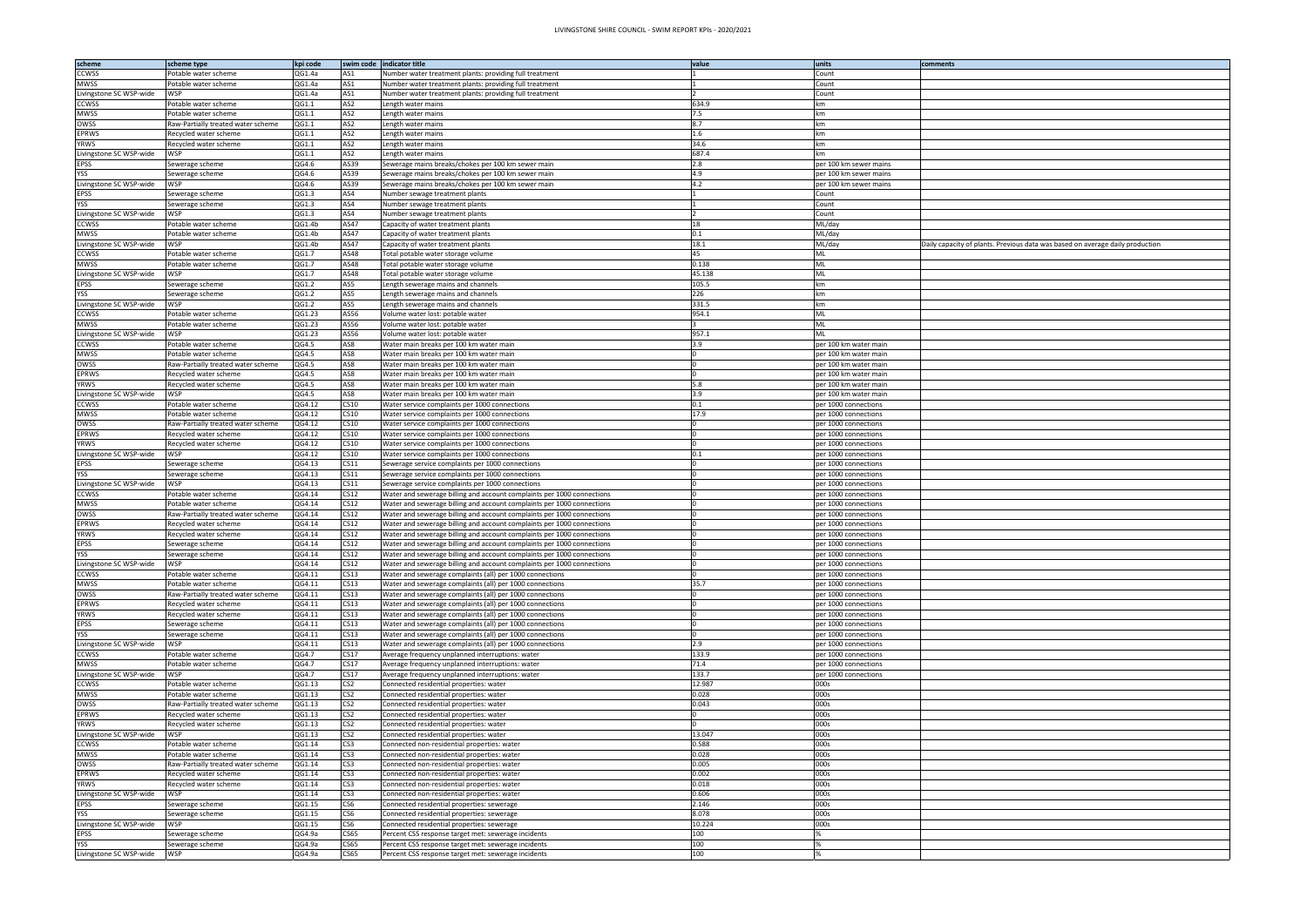| scheme                  | scheme type                        | kpi code     |                 | swim code indicator title                                     | value                               | units                | comments                                                                      |
|-------------------------|------------------------------------|--------------|-----------------|---------------------------------------------------------------|-------------------------------------|----------------------|-------------------------------------------------------------------------------|
| <b>CCWSS</b>            | Potable water scheme               | QG4.8a       | CS66            | Percent CSS response target met: water incidents              | 100                                 |                      |                                                                               |
| MWSS                    | Potable water scheme               | QG4.8a       | 366             | Percent CSS response target met: water incidents              | 100                                 |                      |                                                                               |
| OWSS                    | Raw-Partially treated water scheme | QG4.8a       | CS66            |                                                               | 100                                 |                      |                                                                               |
|                         |                                    |              |                 | Percent CSS response target met: water incidents              |                                     |                      |                                                                               |
| Livingstone SC WSP-wide | WSP                                | QG4.8a       | CS66            | Percent CSS response target met: water incidents              | 100                                 |                      |                                                                               |
| EPSS                    | Sewerage scheme                    | QG1.16       | CS7             | Connected non-residential properties: sewerage                | 0.054                               | 000s                 |                                                                               |
| <b>YSS</b>              | Sewerage scheme                    | QG1.16       | CS7             | Connected non-residential properties: sewerage                | 0.345                               | 000s                 |                                                                               |
| Livingstone SC WSP-wide | WSP                                | QG1.16       | CS7             | Connected non-residential properties: sewerage                | 0.399                               | 000s                 |                                                                               |
| <b>CCWSS</b>            | Potable water scheme               | QG4.10       | CS9             | Water quality complaints per 1000 connections                 | 2.7                                 | per 1000 connections |                                                                               |
| MWSS                    | Potable water scheme               | QG4.10       | CS9             | Water quality complaints per 1000 connections                 | 17.9                                | per 1000 connections |                                                                               |
| OWSS                    | Raw-Partially treated water scheme | QG4.10       | CS9             | Water quality complaints per 1000 connections                 |                                     | per 1000 connections |                                                                               |
| <b>EPRWS</b>            | Recycled water scheme              | QG4.10       | CS9             | Water quality complaints per 1000 connections                 |                                     | per 1000 connections |                                                                               |
| <b>YRWS</b>             | Recycled water scheme              | QG4.10       | CS9             | Water quality complaints per 1000 connections                 |                                     | per 1000 connections |                                                                               |
| Livingstone SC WSP-wide | WSP                                | QG4.10       | CS9             | Water quality complaints per 1000 connections                 | 2.8                                 | per 1000 connections |                                                                               |
|                         | WSP                                | QG3.9        |                 |                                                               | 27619.874                           |                      |                                                                               |
| Livingstone SC WSP-wide |                                    |              | FN1             | Revenue: all (NPR) water                                      |                                     | ,000                 |                                                                               |
| Livingstone SC WSP-wide | WSP                                | QG3.6        | FN10            | Nominal written down replacement cost: fixed sewerage assets  | 131978                              | ,000                 |                                                                               |
| Livingstone SC WSP-wide | WSP                                | QG3.11       | <b>FN11</b>     | Costs: operating water per connection                         | 738.47                              | \$/connection        |                                                                               |
| Livingstone SC WSP-wide | WSP                                | QG3.12       | FN12            | Costs: operating sewerage per connection                      | 534.4                               | \$/connection        |                                                                               |
| Livingstone SC WSP-wide | WSP                                | QG3.1        | <b>FN14</b>     | Capital expenditure: water supply                             | 1266.486                            | \$,000               |                                                                               |
| Livingstone SC WSP-wide | WSP                                | QG3.2        | <b>FN15</b>     | Capital expenditure: sewerage                                 | 2273.694                            | ,000                 |                                                                               |
| Livingstone SC WSP-wide | WSP                                | QG3.10       | FN <sub>2</sub> | Revenue: all (NPR) sewerage                                   | 11802.151                           | ,000                 |                                                                               |
| Livingstone SC WSP-wide | WSP                                | QG3.3        | <b>FN26</b>     | Capital works grants: water                                   | 252.25                              | ,000                 |                                                                               |
| Livingstone SC WSP-wide | WSP                                | QG3.4        | <b>FN27</b>     | Capital works grants: sewerage                                | 569.407                             | 5,000                |                                                                               |
| Livingstone SC WSP-wide | WSP                                | QG3.11a      | <b>FN32</b>     | Costs: operating water (NPR)                                  | 10082.267                           | ,000                 |                                                                               |
|                         | WSP                                |              |                 |                                                               |                                     |                      |                                                                               |
| Livingstone SC WSP-wide |                                    | QG3.12a      | <b>FN33</b>     | Costs: operating sewerage                                     | 5676.98                             | ,000                 |                                                                               |
| Livingstone SC WSP-wide | WSP                                | QG3.21       | <b>FN49</b>     | Costs: any other water                                        |                                     | ,000                 |                                                                               |
| Livingstone SC WSP-wide | WSP                                | QG3.22       | <b>FN50</b>     | Costs: any other sewerage                                     |                                     | 5,000                |                                                                               |
| Livingstone SC WSP-wide | WSP                                | QG3.7        | <b>FN74</b>     | Current replacement costs: fixed water assets                 | 321078                              | ,000                 |                                                                               |
| Livingstone SC WSP-wide | WSP                                | QG3.8        | <b>FN75</b>     | Current replacement costs: fixed sewerage assets              | 173660                              | ,000                 |                                                                               |
| Livingstone SC WSP-wide | WSP                                | QG3.13       | FN76            | Costs: maintenance water                                      | 10082.267                           | ,000                 |                                                                               |
| Livingstone SC WSP-wide | WSP                                | QG3.14       | <b>FN77</b>     | Costs: maintenance sewerage                                   | 5676.98                             | 5,000                |                                                                               |
| Livingstone SC WSP-wide | WSP                                | QG3.15       | <b>FN78</b>     | Current cost depreciation: water                              | 4337                                | ,000                 |                                                                               |
| Livingstone SC WSP-wide | WSP                                | QG3.16       | <b>FN79</b>     | Current cost depreciation: sewerage                           | 2739                                | ,000                 |                                                                               |
| Livingstone SC WSP-wide | WSP                                | QG3.17       | <b>FN80</b>     | Previous 5 year average annual renewals expenditure: water    | 2081.01                             | ,000                 |                                                                               |
|                         | WSP                                |              |                 |                                                               |                                     |                      |                                                                               |
| Livingstone SC WSP-wide |                                    | QG3.18       | FN81            | Previous 5 year average annual renewals expenditure: sewerage | 4938.71                             | ,000                 |                                                                               |
| Livingstone SC WSP-wide | WSP                                | QG3.19       | <b>FN82</b>     | Forecast 5 year average annual renewals expenditure: water    | 5797                                | 5,000                |                                                                               |
| Livingstone SC WSP-wide | WSP                                | QG3.20       | <b>FN83</b>     | Forecast 5 year average annual renewals expenditure: sewerage | 5022                                | 5,000                |                                                                               |
| Livingstone SC WSP-wide | WSP                                | QG3.5        | FN9             | Nominal written down replacement cost: fixed water assets     | 195800                              | 5,000                |                                                                               |
| <b>CCWSS</b>            | Potable water scheme               | QG4.1(value) | PR3             | Fixed charge: water value                                     | 679                                 | s/annum              |                                                                               |
| MWSS                    | Potable water scheme               | QG4.1(value) | PR3             | Fixed charge: water value                                     | 468                                 | \$/annum             |                                                                               |
| OWSS                    | Raw-Partially treated water scheme | QG4.1(value) | PR3             | Fixed charge: water value                                     | 393                                 | s/annum              |                                                                               |
| <b>EPRWS</b>            | Recycled water scheme              | QG4.1(value) | PR3             | Fixed charge: water value                                     | <b>NR</b>                           | >/annum              |                                                                               |
| <b>YRWS</b>             | Recycled water scheme              | QG4.1(value) | PR3             | Fixed charge: water value                                     | <b>NR</b>                           | \$/annum             |                                                                               |
| Livingstone SC WSP-wide | WSP                                | QG4.1(value) | PR3             | Fixed charge: water value                                     | 679                                 | \$/annum             |                                                                               |
|                         |                                    |              |                 |                                                               | 829                                 |                      |                                                                               |
| EPSS                    | Sewerage scheme                    | QG4.2(value) | PR31            | Fixed charge: sewerage value                                  |                                     | \$/annum             |                                                                               |
| <b>YSS</b>              | Sewerage scheme                    | QG4.2(value) | PR31            | Fixed charge: sewerage value                                  | 829                                 | \$/annum             |                                                                               |
| Livingstone SC WSP-wide | NSP I                              | QG4.2(value) | PR31            | Fixed charge: sewerage value                                  | 829                                 | >/annum              |                                                                               |
| EPSS                    | Sewerage scheme                    | QG4.2(text)  | PR40            | Fixed charge: sewerage description                            | Sewerage Private Res                | Text                 |                                                                               |
| <b>YSS</b>              | Sewerage scheme                    | QG4.2(text)  | PR40            | Fixed charge: sewerage description                            | Sewerage Private Res                | ext"                 |                                                                               |
| Livingstone SC WSP-wide | <b>WSP</b>                         | QG4.2(text)  | <b>PR40</b>     | Fixed charge: sewerage description                            | Sewerage Private Res                | Text                 |                                                                               |
| Livingstone SC WSP-wide | <b>WSP</b>                         | QG4.3        | PR47            | Annual bill based on 200kL/a: water+sewerage                  | 1657                                |                      |                                                                               |
| Livingstone SC WSP-wide | WSP                                | QG4.4        | <b>PR48</b>     | Typical residential bill: water+sewerage                      | 1523                                |                      |                                                                               |
| <b>CCWSS</b>            | Potable water scheme               | QG4.1(text)  | PR5             | Fixed charge: water description                               | Water Access Charge 20mm            | Text                 |                                                                               |
| MWSS                    | Potable water scheme               | QG4.1(text)  | PR5             | Fixed charge: water description                               | Water Access Charge 20mm            | Text                 |                                                                               |
|                         |                                    |              |                 |                                                               |                                     |                      |                                                                               |
| OWSS                    | Raw-Partially treated water scheme | QG4.1(text)  | PR5             | Fixed charge: water description                               | Water Access Charge 20mm            | Text                 |                                                                               |
| <b>EPRWS</b>            | Recycled water scheme              | QG4.1(text)  | PR5             | Fixed charge: water description                               | per meter or per lot as appropriate | Text                 |                                                                               |
| YRWS                    | Recycled water scheme              | QG4.1(text)  | PR5             | Fixed charge: water description                               | per meter or per lot as appropriate | Text                 |                                                                               |
| Livingstone SC WSP-wide | WSP                                | QG4.1(text)  | PR5             | Fixed charge: water description                               | Water Access Charge 20mm            | Text                 |                                                                               |
| <b>CCWSS</b>            | Potable water scheme               | QG1.8        | WA1             | Volume water sourced: surface water                           | 3518.2                              | ML                   |                                                                               |
| MWSS                    | Potable water scheme               | QG1.8        | WA1             | Volume water sourced: surface water                           |                                     | ML                   |                                                                               |
| OWSS                    | Raw-Partially treated water scheme | QG1.8        | WA1             | Volume water sourced: surface water                           | 6.1                                 | ML                   |                                                                               |
| Livingstone SC WSP-wide | WSP                                | QG1.8        | WA1             | Volume water sourced: surface water                           | 3524.3                              | ML                   |                                                                               |
| <b>CCWSS</b>            | Potable water scheme               | QG1.9a       | WA2             | Volume water sourced: groundwater                             |                                     | ML                   |                                                                               |
| MWSS                    | Potable water scheme               | QG1.9a       | WA2             | Volume water sourced: groundwater                             | 27.9                                | ML                   |                                                                               |
| OWSS                    | Raw-Partially treated water scheme | QG1.9a       | WA2             | Volume water sourced: groundwater                             |                                     | ML                   |                                                                               |
| Livingstone SC WSP-wide | WSP                                | QG1.9a       | WA2             | Volume water sourced: groundwater                             | 27.9                                | ML                   |                                                                               |
| <b>CCWSS</b>            | Potable water scheme               | QG1.5        | WA201           | Maximum daily demand                                          | 31                                  | ML/day               |                                                                               |
|                         |                                    |              |                 |                                                               | 0.1                                 |                      |                                                                               |
| <b>MWSS</b>             | Potable water scheme               | QG1.5        | WA201           | Maximum daily demand                                          |                                     | ML/day               |                                                                               |
| OWSS                    | Raw-Partially treated water scheme | QG1.5        | WA201           | Maximum daily demand                                          | <b>NR</b>                           | ML/day               |                                                                               |
| Livingstone SC WSP-wide | WSP                                | QG1.5        | WA201           | Maximum daily demand                                          | 31.2                                | ML/day               |                                                                               |
| CCWSS                   | Potable water scheme               | QG1.21       | WA223           | Volume all water imported: internal and external              | 3446.1                              | ML                   | Potable water sourced from Fitzroy River Water (Rockhampton Regional Council) |
| <b>MWSS</b>             | Potable water scheme               | QG1.21       | WA223           | Volume all water imported: internal and external              |                                     | ИI                   |                                                                               |
| OWSS                    | Raw-Partially treated water scheme | QG1.21       | WA223           | Volume all water imported: internal and external              |                                     | VIL                  |                                                                               |
| <b>EPRWS</b>            | Recycled water scheme              | QG1.21       | WA223           | Volume all water imported: internal and external              |                                     |                      |                                                                               |
| <b>YRWS</b>             | Recycled water scheme              | QG1.21       | WA223           | Volume all water imported: internal and external              |                                     | VIL                  |                                                                               |
| Livingstone SC WSP-wide | WSP                                | QG1.21       | WA223           | Volume all water imported: internal and external              | 3446.1                              |                      |                                                                               |
| <b>CCWSS</b>            | Potable water scheme               | QG1.22       | WA224           | Volume all water exported: internal and external              |                                     | ML                   |                                                                               |
|                         |                                    |              |                 |                                                               |                                     | ML                   |                                                                               |
| MWSS                    | Potable water scheme               | QG1.22       | WA224           | Volume all water exported: internal and external              |                                     |                      |                                                                               |
| OWSS                    | Raw-Partially treated water scheme | QG1.22       | WA224           | Volume all water exported: internal and external              |                                     | ML                   |                                                                               |
| <b>EPRWS</b>            | Recycled water scheme              | QG1.22       | WA224           | Volume all water exported: internal and external              |                                     | ML                   |                                                                               |

| ed from Fitzroy River Water (Rockhampton Regional Council) |
|------------------------------------------------------------|
|                                                            |
|                                                            |
|                                                            |
|                                                            |
|                                                            |
|                                                            |
|                                                            |
|                                                            |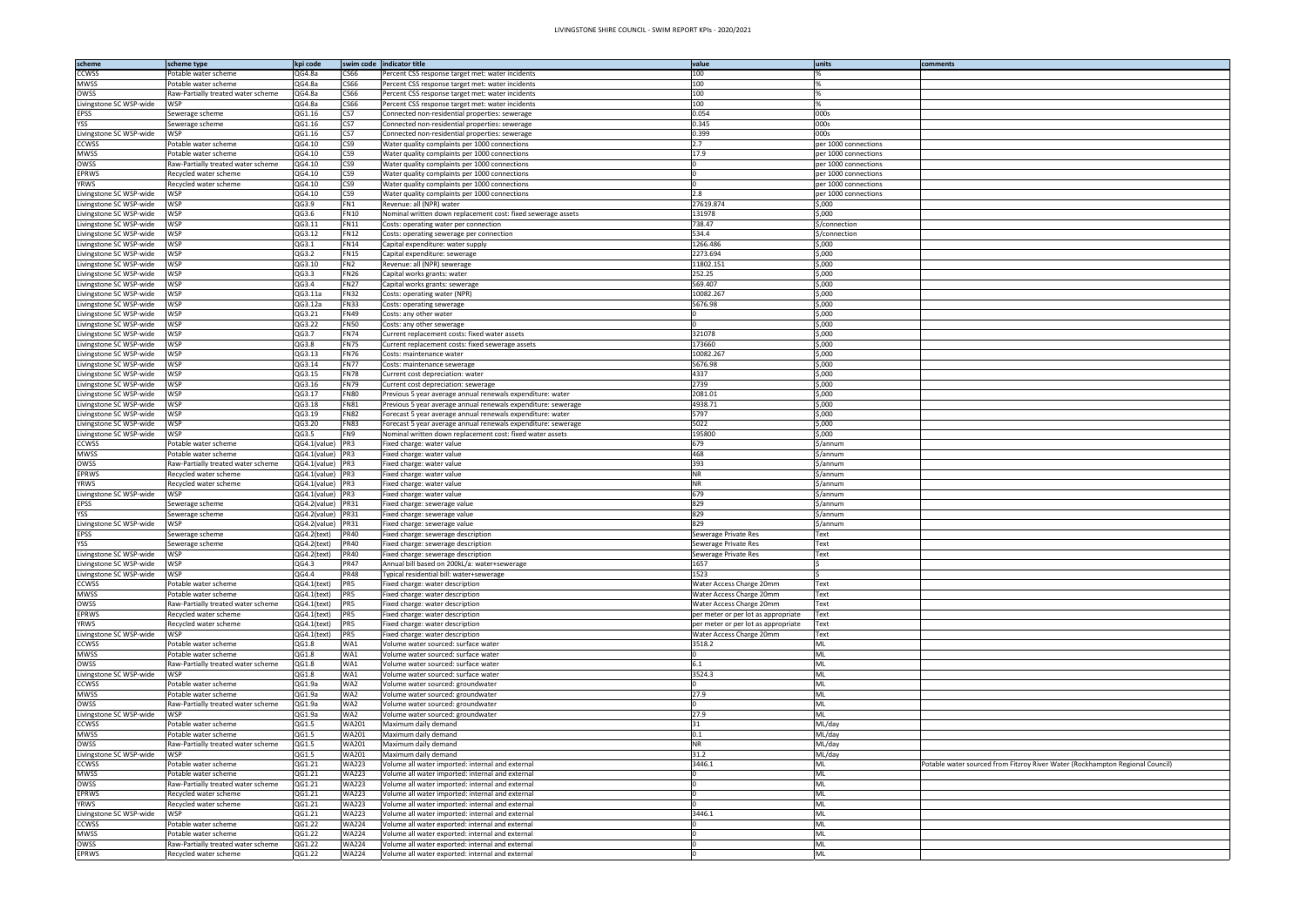| scheme                  | scheme type                        | kpi code | swim code    | indicator title                                                                                          | value     | units       | comments                                                                               |
|-------------------------|------------------------------------|----------|--------------|----------------------------------------------------------------------------------------------------------|-----------|-------------|----------------------------------------------------------------------------------------|
| <b>YRWS</b>             | Recycled water scheme              | QG1.22   | <b>WA224</b> | Volume all water exported: internal and external                                                         |           | ML          |                                                                                        |
| Livingstone SC WSP-wide | NSP.                               | QG1.22   | <b>WA224</b> | /olume all water exported: internal and external                                                         |           | ML          |                                                                                        |
| <b>CCWSS</b>            | Potable water scheme               | QG1.6a   | <b>WA225</b> | Volume potable water produced at a water treatment plant                                                 | 3496.5    | ML          |                                                                                        |
|                         |                                    |          |              |                                                                                                          |           |             |                                                                                        |
| MWSS                    | Potable water scheme               | QG1.6a   | <b>WA225</b> | Volume potable water produced at a water treatment plant                                                 | 16.7      | ML          | Malborough has twin single stage Reverse Osmosis units hence high reject water losses. |
| Livingstone SC WSP-wide | WSP                                | QG1.6a   | <b>WA225</b> | Volume potable water produced at a water treatment plant                                                 | 3513.1    | ML          |                                                                                        |
| <b>EPRWS</b>            | Recycled water scheme              | QG1.11   | <b>WA26</b>  | Volume recycled sewage supplied: all                                                                     | 163.5     | ML          |                                                                                        |
| <b>YRWS</b>             | Recycled water scheme              | QG1.11   | <b>WA26</b>  | Volume recycled sewage supplied: all                                                                     | 672.8     | ML          |                                                                                        |
| Livingstone SC WSP-wide | WSP                                | QG1.11   | <b>WA26</b>  | Volume recycled sewage supplied: all                                                                     | 836.2     | ML          |                                                                                        |
| CCWSS                   | Potable water scheme               | QG1.17a  | WA32         | Volume potable water supplied: residential                                                               | 4275.5    | ML          |                                                                                        |
| <b>MWSS</b>             | Potable water scheme               | QG1.17a  | WA32         | Volume potable water supplied: residential                                                               | 5.7       | ML          |                                                                                        |
| Livingstone SC WSP-wide | WSP                                | QG1.17a  | WA32         | Volume potable water supplied: residential                                                               | 4281.2    | ML          |                                                                                        |
| <b>CCWSS</b>            | Potable water scheme               | QG1.18a  | <b>WA34</b>  | Volume potable water supplied: non-residential                                                           | 1595.8    | ML          |                                                                                        |
| <b>MWSS</b>             | Potable water scheme               | QG1.18a  | WA34         | Volume potable water supplied: non-residential                                                           |           | ML          |                                                                                        |
| Livingstone SC WSP-wide | WSP                                | QG1.18a  | <b>WA34</b>  | Volume potable water supplied: non-residential                                                           | 1603.8    | ML          |                                                                                        |
| <b>CCWSS</b>            | Potable water scheme               | QG1.10   | WA61         | Volume water sourced: desalination marine water                                                          |           | ML          |                                                                                        |
| <b>MWSS</b>             | Potable water scheme               | QG1.10   | <b>WA61</b>  |                                                                                                          |           | ML          |                                                                                        |
|                         |                                    |          |              | Volume water sourced: desalination marine water                                                          |           |             |                                                                                        |
| OWSS                    | Raw-Partially treated water scheme | QG1.10   | WA61         | Volume water sourced: desalination marine water                                                          |           | ML          |                                                                                        |
| Livingstone SC WSP-wide | WSP                                | QG1.10   | WA61         | Volume water sourced: desalination marine water                                                          |           | ML          |                                                                                        |
| <b>CCWSS</b>            | Potable water scheme               | QG1.12   | WA7          | Volume water sourced: all                                                                                | 6964.3    | ML          |                                                                                        |
| <b>MWSS</b>             | Potable water scheme               | QG1.12   | WA7          | Volume water sourced: all                                                                                | 27.9      | ML          |                                                                                        |
| OWSS                    | Raw-Partially treated water scheme | QG1.12   | WA7          | Volume water sourced: all                                                                                | 6.1       | ML          |                                                                                        |
| <b>EPRWS</b>            | Recycled water scheme              | QG1.12   | WA7          | Volume water sourced: all                                                                                | 163.5     | ML          |                                                                                        |
| YRWS                    | Recycled water scheme              | QG1.12   | WA7          | Volume water sourced: all                                                                                | 672.8     | ML          |                                                                                        |
| Livingstone SC WSP-wide | WSP                                | QG1.12   | WA7          | Volume water sourced: all                                                                                | 7834.6    | ML          |                                                                                        |
| OWSS                    | Raw-Partially treated water scheme | QG1.17b  | WA91         | Volume raw-PT water supplied: residential                                                                | 3.8       | ML          |                                                                                        |
| Livingstone SC WSP-wide | WSP                                | QG1.17b  | <b>WA91</b>  | Volume raw-PT water supplied: residential                                                                | 3.8       | ML          |                                                                                        |
| OWSS                    | Raw-Partially treated water scheme | QG1.18b  | <b>WA92</b>  | Volume raw-PT water supplied: non-residential                                                            | 0.3       | ML          |                                                                                        |
|                         |                                    |          |              |                                                                                                          | 0.3       |             |                                                                                        |
| Livingstone SC WSP-wide | WSP                                | QG1.18b  | <b>WA92</b>  | Volume raw-PT water supplied: non-residential                                                            |           | ML          |                                                                                        |
| Livingstone SC WSP-wide | WSP                                | QG1.20   | WF1          | Total full-time equivalent water+sewerage employees                                                      | 39        | <b>FTEs</b> |                                                                                        |
| <b>CCWSS</b>            | Potable water scheme               | QG2.10a  | WS11         | Water restriction duration: PWCM                                                                         |           | days        |                                                                                        |
| <b>MWSS</b>             | Potable water scheme               | QG2.10a  | WS11         | Water restriction duration: PWCM                                                                         |           | days        |                                                                                        |
| OWSS                    | Raw-Partially treated water scheme | QG2.10a  | <b>WS11</b>  | Water restriction duration: PWCM                                                                         | <b>NR</b> | days        |                                                                                        |
| Livingstone SC WSP-wide | WSP                                | QG2.10a  | WS11         | Water restriction duration: PWCM                                                                         |           | days        |                                                                                        |
| <b>CCWSS</b>            | Potable water scheme               | QG2.10b  | WS12         | Water restriction duration: Level 1                                                                      |           | days        |                                                                                        |
| <b>MWSS</b>             | Potable water scheme               | QG2.10b  | WS12         | Water restriction duration: Level 1                                                                      |           | days        |                                                                                        |
| OWSS                    | Raw-Partially treated water scheme | QG2.10b  | WS12         | Water restriction duration: Level 1                                                                      | <b>NR</b> | days        |                                                                                        |
| Livingstone SC WSP-wide | WSP                                | QG2.10b  | <b>WS12</b>  | Water restriction duration: Level 1                                                                      |           | days        |                                                                                        |
| <b>CCWSS</b>            | Potable water scheme               | QG2.10c  | WS13         | Water restriction duration: Level 2                                                                      |           | days        |                                                                                        |
| <b>MWSS</b>             | Potable water scheme               | QG2.10c  | <b>WS13</b>  | Water restriction duration: Level 2                                                                      |           | days        |                                                                                        |
| OWSS                    | Raw-Partially treated water scheme | QG2.10c  | WS13         | Water restriction duration: Level 2                                                                      | <b>NR</b> | days        |                                                                                        |
|                         |                                    |          |              |                                                                                                          |           |             |                                                                                        |
| Livingstone SC WSP-wide | WSP                                | QG2.10c  | <b>WS13</b>  | Water restriction duration: Level 2                                                                      |           | days        |                                                                                        |
| <b>CCWSS</b>            | Potable water scheme               | QG2.10d  | <b>WS14</b>  | Water restriction duration: Level 3                                                                      |           | days        |                                                                                        |
| <b>MWSS</b>             | Potable water scheme               | QG2.10d  | <b>WS14</b>  | Water restriction duration: Level 3                                                                      |           | days        |                                                                                        |
| OWSS                    | Raw-Partially treated water scheme | QG2.10d  | WS14         | Water restriction duration: Level 3                                                                      | <b>NR</b> | days        |                                                                                        |
| Livingstone SC WSP-wide | WSP                                | QG2.10d  | <b>WS14</b>  | Water restriction duration: Level 3                                                                      |           | days        |                                                                                        |
| CCWSS                   | Potable water scheme               | QG2.10e  | WS15         | Water restriction duration: Level 4                                                                      |           | days        |                                                                                        |
| <b>MWSS</b>             | Potable water scheme               | QG2.10e  | <b>WS15</b>  | Water restriction duration: Level 4                                                                      |           | days        |                                                                                        |
| OWSS                    | Raw-Partially treated water scheme | QG2.10e  | <b>WS15</b>  | Water restriction duration: Level 4                                                                      |           | days        |                                                                                        |
| Livingstone SC WSP-wide | <b>WSP</b>                         | QG2.10e  | <b>WS15</b>  | Water restriction duration: Level 4                                                                      |           | days        |                                                                                        |
| <b>CCWSS</b>            | Potable water scheme               | QG2.10f  | <b>WS16</b>  | Water restriction duration: Level 5                                                                      |           | days        |                                                                                        |
| <b>MWSS</b>             | Potable water scheme               | QG2.10f  | <b>WS16</b>  | Water restriction duration: Level 5                                                                      |           | days        |                                                                                        |
| OWSS                    | Raw-Partially treated water scheme | QG2.10f  | <b>WS16</b>  | Water restriction duration: Level 5                                                                      | <b>NR</b> | days        |                                                                                        |
| Livingstone SC WSP-wide | WSP                                | QG2.10f  | <b>WS16</b>  | Water restriction duration: Level 5                                                                      |           | days        |                                                                                        |
| <b>CCWSS</b>            | Potable water scheme               |          | <b>WS17</b>  |                                                                                                          |           | yes/no      |                                                                                        |
|                         |                                    | QG2.11a  |              | Has asset management planning been undertaken in the last 10 yrs?                                        | yes       |             |                                                                                        |
| <b>MWSS</b>             | Potable water scheme               | QG2.11a  | <b>WS17</b>  | Has asset management planning been undertaken in the last 10 yrs?                                        | yes       | yes/no      |                                                                                        |
| OWSS                    | Raw-Partially treated water scheme | QG2.11a  | <b>WS17</b>  | Has asset management planning been undertaken in the last 10 yrs?                                        | no        | yes/no      |                                                                                        |
| Livingstone SC WSP-wide | WSP                                | QG2.11a  | <b>WS17</b>  | Has asset management planning been undertaken in the last 10 yrs?                                        | yes       | yes/no      |                                                                                        |
| <b>CCWSS</b>            | Potable water scheme               | QG2.11b  | <b>WS18</b>  | Has drought management planning been undertaken in the last 10 yrs?                                      | yes       | yes/no      |                                                                                        |
| <b>MWSS</b>             | Potable water scheme               | QG2.11b  | WS18         | Has drought management planning been undertaken in the last 10 yrs?                                      | yes       | yes/no      |                                                                                        |
| OWSS                    | Raw-Partially treated water scheme | QG2.11b  | WS18         | Has drought management planning been undertaken in the last 10 yrs?                                      | no        | yes/no      |                                                                                        |
| Livingstone SC WSP-wide | WSP                                | QG2.11b  | <b>WS18</b>  | Has drought management planning been undertaken in the last 10 yrs?                                      | yes       | yes/no      |                                                                                        |
| CCWSS                   | Potable water scheme               | QG2.11c  | WS19         | Has water demand forecasts been developed or reviewed in the last 5 yrs?                                 | yes       | yes/no      |                                                                                        |
|                         |                                    |          |              |                                                                                                          |           |             | Malborough has c. 100 houses, nil growth and two production bores normally meet all o  |
| <b>MWSS</b>             | Potable water scheme               | QG2.11c  | <b>WS19</b>  | Has water demand forecasts been developed or reviewed in the last 5 yrs?                                 |           | yes/no      | comfortably                                                                            |
| OWSS                    | Raw-Partially treated water scheme | QG2.11c  | WS19         | Has water demand forecasts been developed or reviewed in the last 5 yrs?                                 | no        | yes/no      |                                                                                        |
| Livingstone SC WSP-wide | WSP                                | QG2.11c  | WS19         | Has water demand forecasts been developed or reviewed in the last 5 yrs?                                 | yes       | yes/no      |                                                                                        |
|                         |                                    |          |              |                                                                                                          |           |             |                                                                                        |
| CCWSS                   | Potable water scheme               | QG2.11d  | <b>WS20</b>  | Has assessment of key capacity constraints of water infrastructure been undertaken in last 10 yrs?   yes |           | yes/no      |                                                                                        |
|                         |                                    |          |              |                                                                                                          |           |             |                                                                                        |
|                         |                                    |          |              |                                                                                                          |           |             |                                                                                        |
| MWSS                    | Potable water scheme               | QG2.11d  | <b>WS20</b>  | Has assessment of key capacity constraints of water infrastructure been undertaken in last 10 yrs?   yes |           | yes/no      |                                                                                        |
|                         |                                    |          |              |                                                                                                          |           |             |                                                                                        |
| OWSS                    | Raw-Partially treated water scheme | QG2.11d  | <b>WS20</b>  | Has assessment of key capacity constraints of water infrastructure been undertaken in last 10 yrs? no    |           | yes/no      |                                                                                        |
|                         |                                    |          |              |                                                                                                          |           |             |                                                                                        |
| Livingstone SC WSP-wide | WSP                                | QG2.11d  | <b>WS20</b>  | Has assessment of key capacity constraints of water infrastructure been undertaken in last 10 yrs?   yes |           | yes/no      |                                                                                        |
|                         |                                    |          |              |                                                                                                          |           |             |                                                                                        |
| CCWSS                   | Potable water scheme               | QG2.11e  | <b>WS21</b>  | Has the timing for potential future supply augmentation been assessed in the last 10 yrs?                | yes       | yes/no      |                                                                                        |
|                         |                                    |          |              |                                                                                                          |           |             | Malborough has c. 100 houses, nil growth over 10 year period and two production bore   |
| MWSS                    | Potable water scheme               | QG2.11e  | <b>WS21</b>  | Has the timing for potential future supply augmentation been assessed in the last 10 yrs?                | no        | yes/no      | meet all demand comfortably                                                            |
|                         |                                    |          |              |                                                                                                          |           |             |                                                                                        |

| comments                                                                                       |
|------------------------------------------------------------------------------------------------|
|                                                                                                |
|                                                                                                |
| Malborough has twin single stage Reverse Osmosis units hence high reject water losses.         |
|                                                                                                |
|                                                                                                |
|                                                                                                |
|                                                                                                |
|                                                                                                |
|                                                                                                |
|                                                                                                |
|                                                                                                |
|                                                                                                |
|                                                                                                |
|                                                                                                |
|                                                                                                |
|                                                                                                |
|                                                                                                |
|                                                                                                |
|                                                                                                |
|                                                                                                |
|                                                                                                |
|                                                                                                |
|                                                                                                |
|                                                                                                |
|                                                                                                |
|                                                                                                |
|                                                                                                |
|                                                                                                |
|                                                                                                |
|                                                                                                |
|                                                                                                |
|                                                                                                |
|                                                                                                |
|                                                                                                |
|                                                                                                |
|                                                                                                |
|                                                                                                |
|                                                                                                |
|                                                                                                |
|                                                                                                |
|                                                                                                |
|                                                                                                |
|                                                                                                |
|                                                                                                |
|                                                                                                |
|                                                                                                |
|                                                                                                |
|                                                                                                |
|                                                                                                |
|                                                                                                |
|                                                                                                |
|                                                                                                |
|                                                                                                |
|                                                                                                |
|                                                                                                |
|                                                                                                |
| Malborough has c. 100 houses, nil growth and two production bores normally meet all demand     |
| comfortably                                                                                    |
|                                                                                                |
|                                                                                                |
|                                                                                                |
|                                                                                                |
|                                                                                                |
|                                                                                                |
|                                                                                                |
|                                                                                                |
|                                                                                                |
|                                                                                                |
|                                                                                                |
| Malborough has c. 100 houses, nil growth over 10 year period and two production bores normally |
| meet all demand comfortably                                                                    |